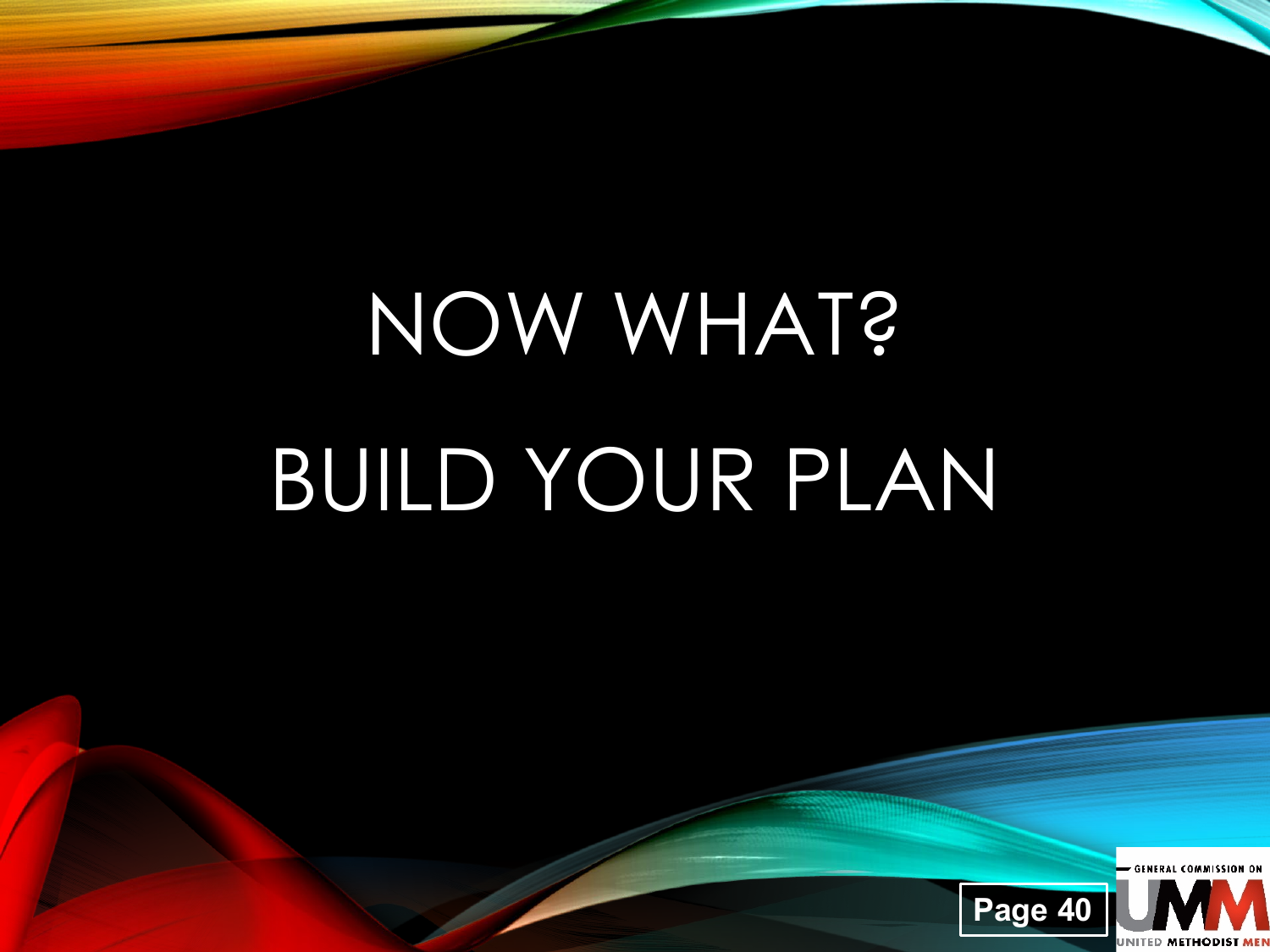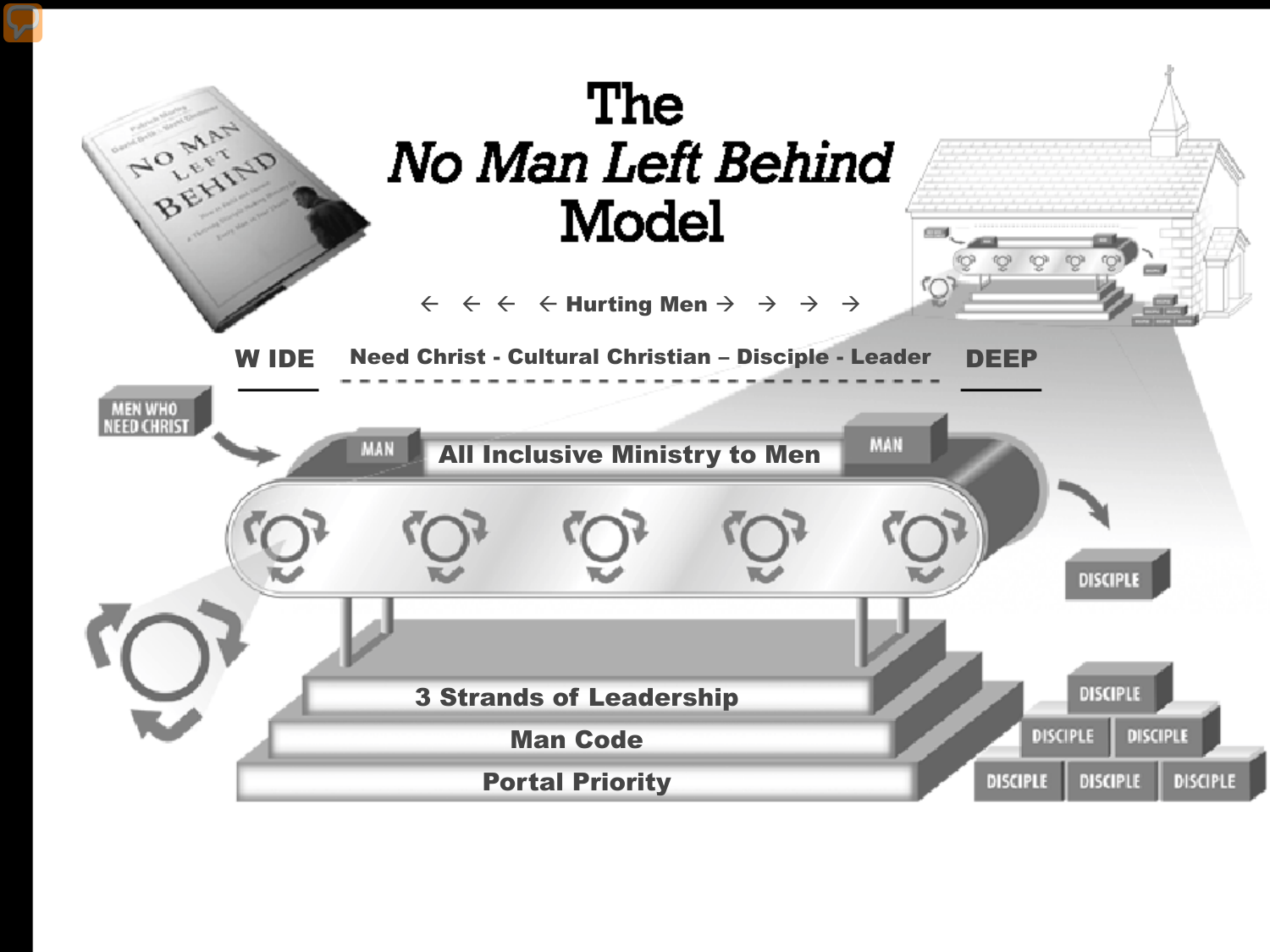

"Your system is perfectly designed to produce the results you are getting.'

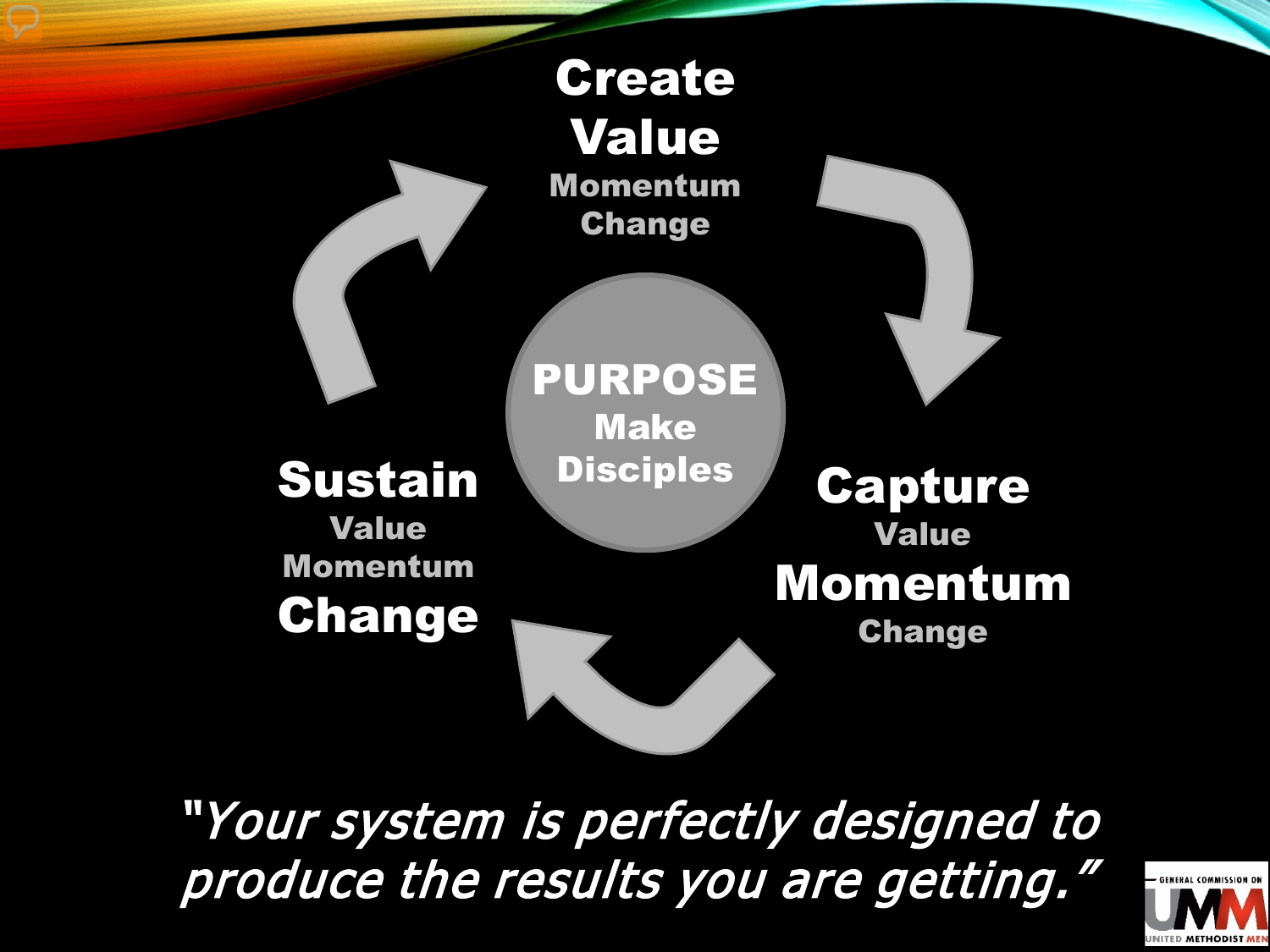#### A CHECKLIST - 1

#### • **Short term goals**

- Do the napkin test with a friend
- Discuss portal priority with a few leaders
- Man code changes for your church
- Develop a leadership team
- Make a list of existing ministries in your church
- Develop create-capture-sustain steps for your men's ministries

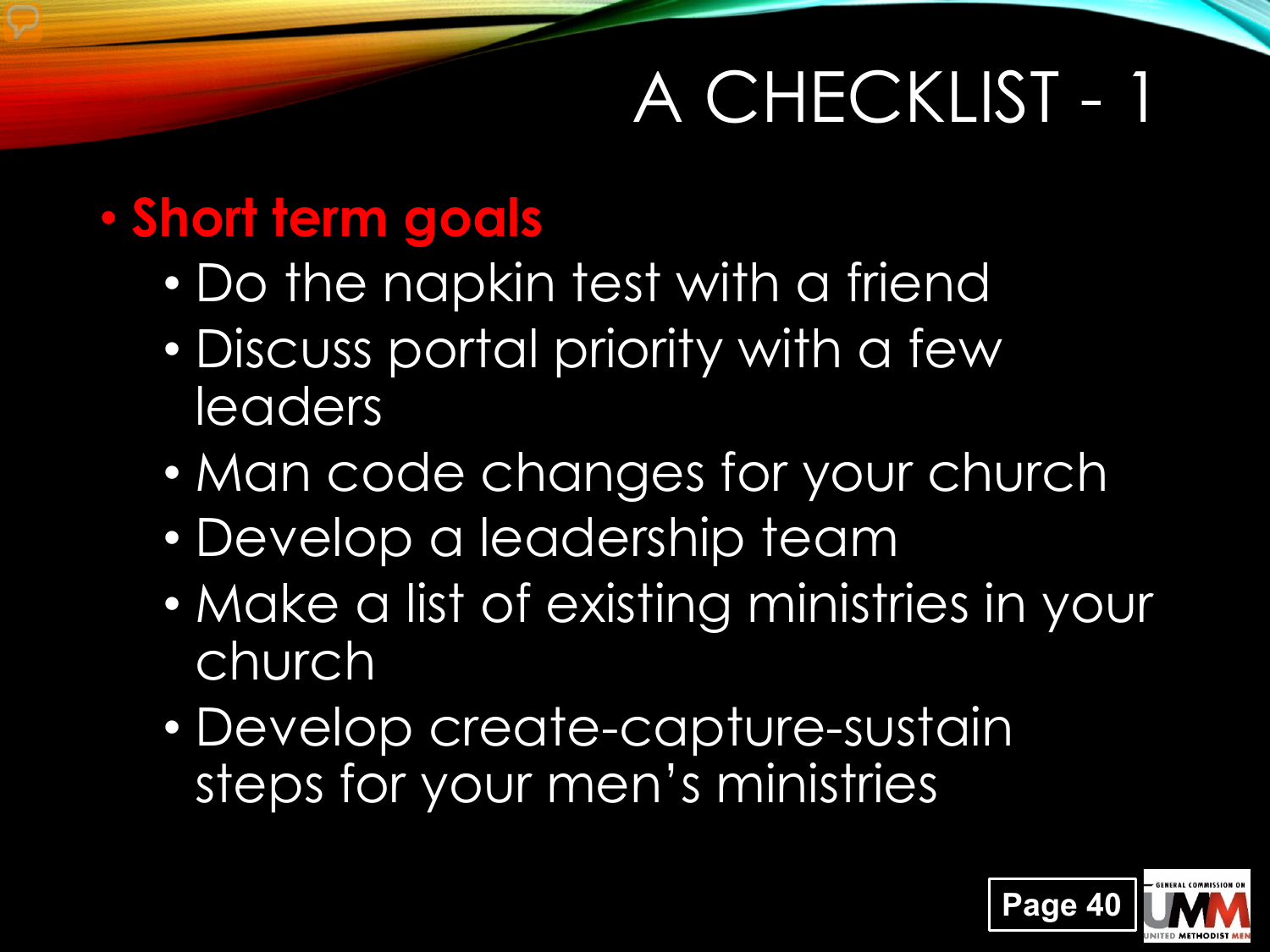### A CHECKLIST - 2

#### • **Long Term Goals**

- Share the portal priority with all leaders
- Start working on man-code items
- Share the vision with potential leaders
- Help leaders create their elevator speech
- Create a twelve month calendar of "create" events
- Develop "capture" and "sustain" steps
- Create pathways for each kind of man
- Make long term plans, look for and eliminate gaps in your church's disciple making plan

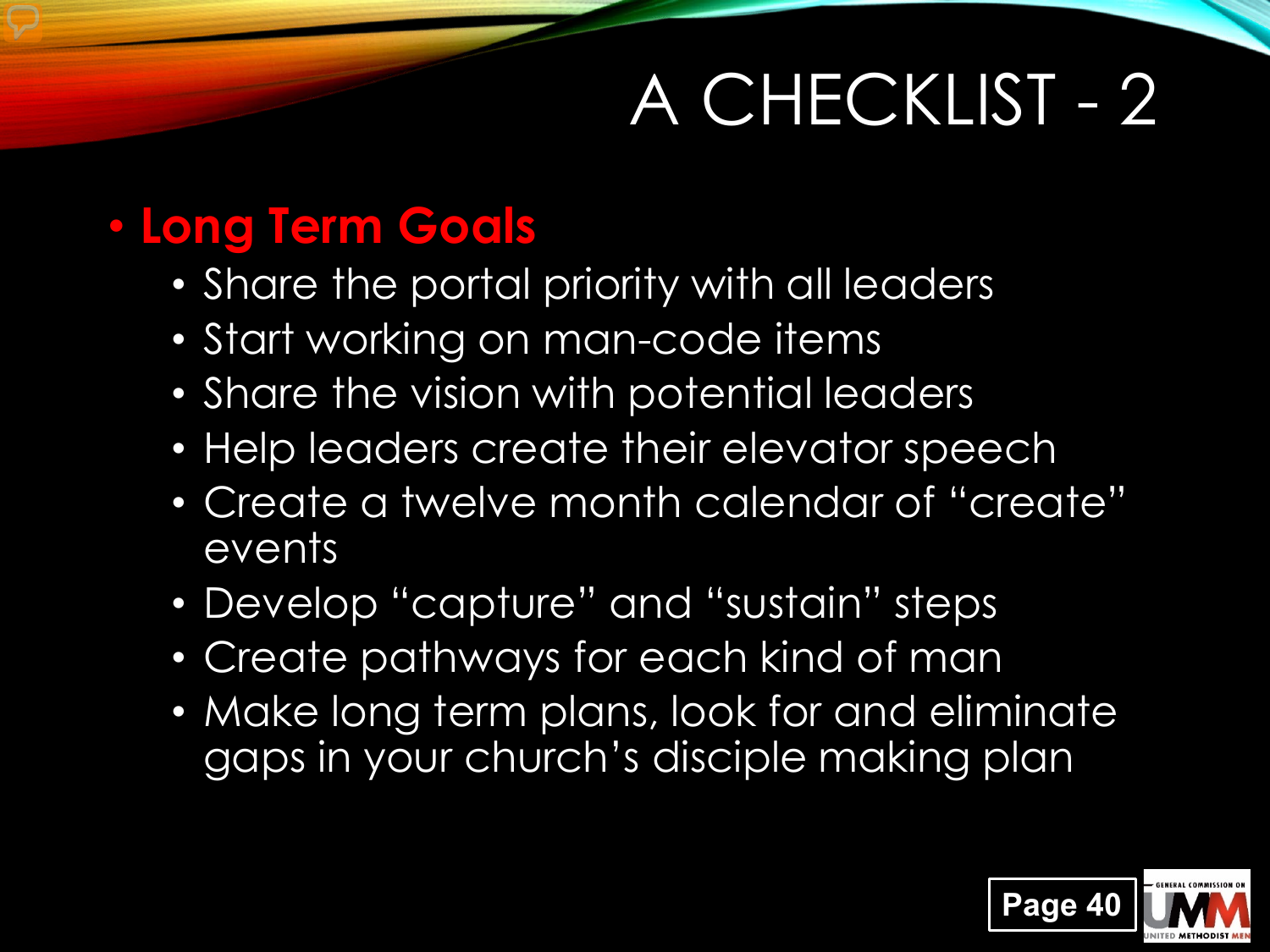## WHAT NOW – WHAT'S NEXT ? WHO WILL HELP?

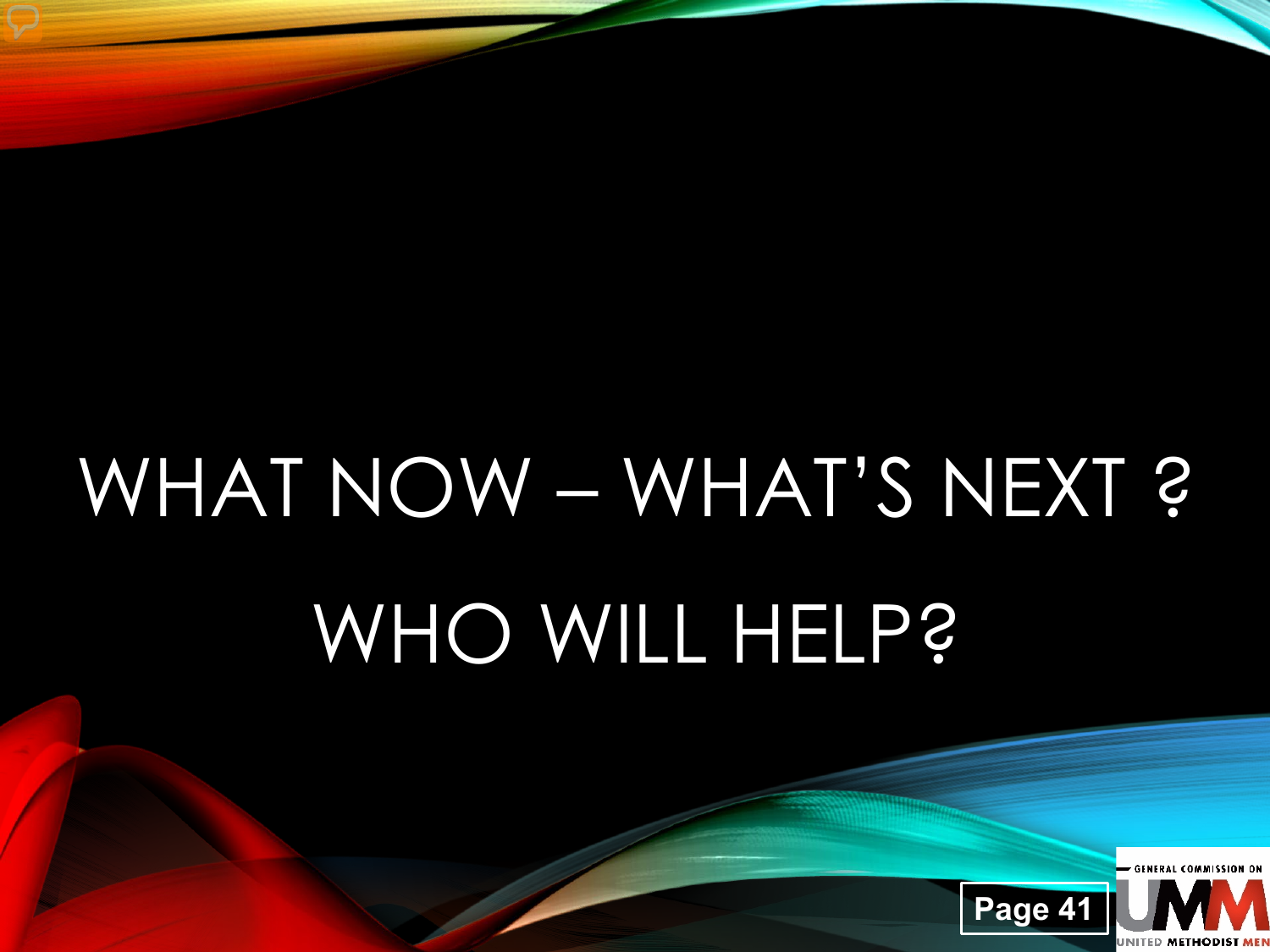#### SOME QUESTIONS FIRST…

- Would you like your church to grow it's capacity to reach men, and grow men spiritually?
- Are a few leaders in your church ready to serve on a men's ministry leader team?
- Is your pastor (s) supportive?

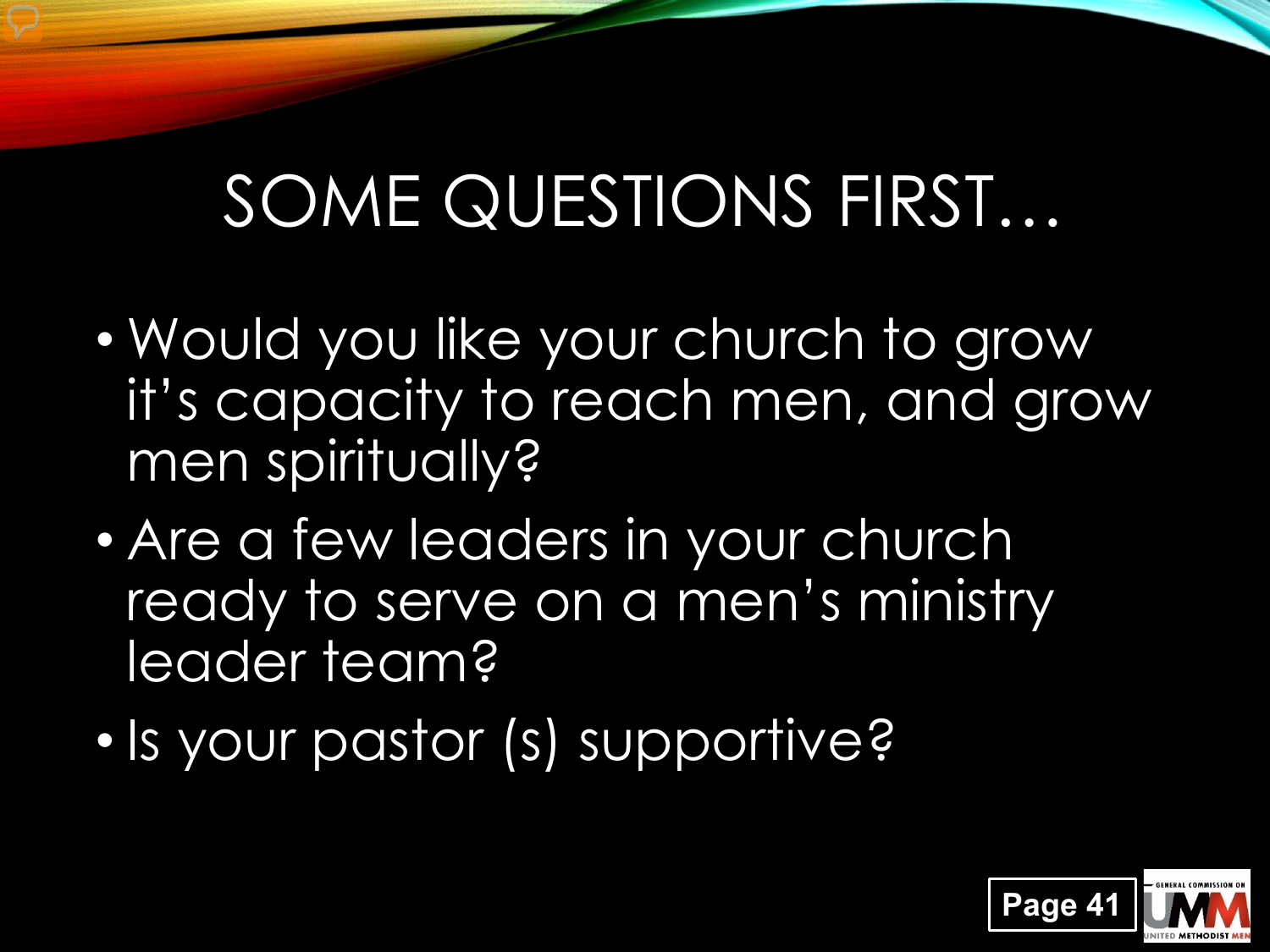#### THE GENERAL COMMISSION ON UNITED METHODIST MEN

- You don't have to do this alone we are here to help you!
- We have leaders, resources and desire to serve Christ, as we serve you.
- Please let us come alongside, and help.
- We need to hear from you!
- Director of Men's Ministry: **Rick Vance** [rvance@gcumm.org](about:blank) 615-620-7277

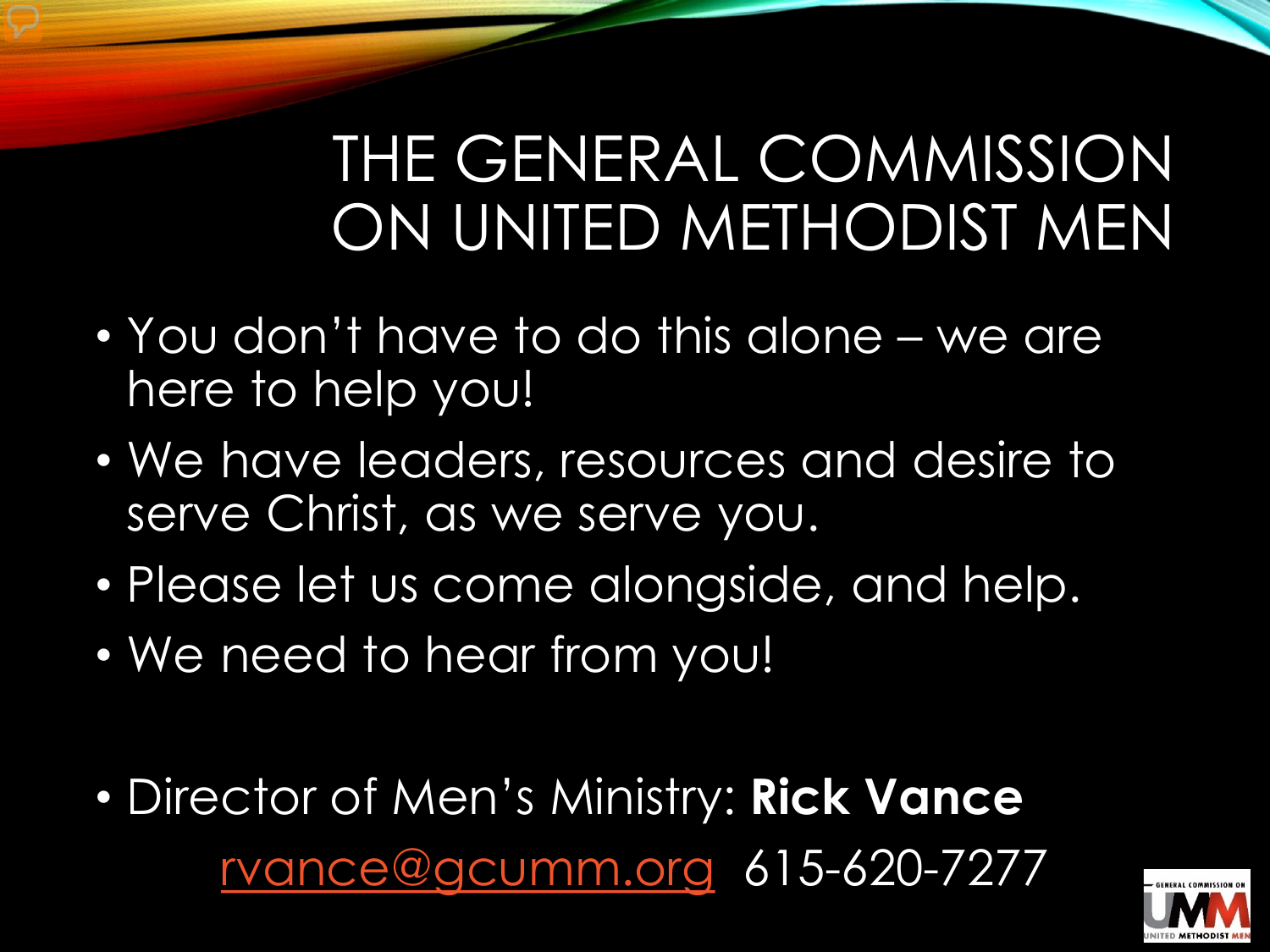### 1. USER'S GUIDE TO NMLB BOOK 2. WORKSHEETS AND REFERENCE

### OUR NEJUMM TRAINING SITE WWW.NEJUMM.ORG/TRAINING